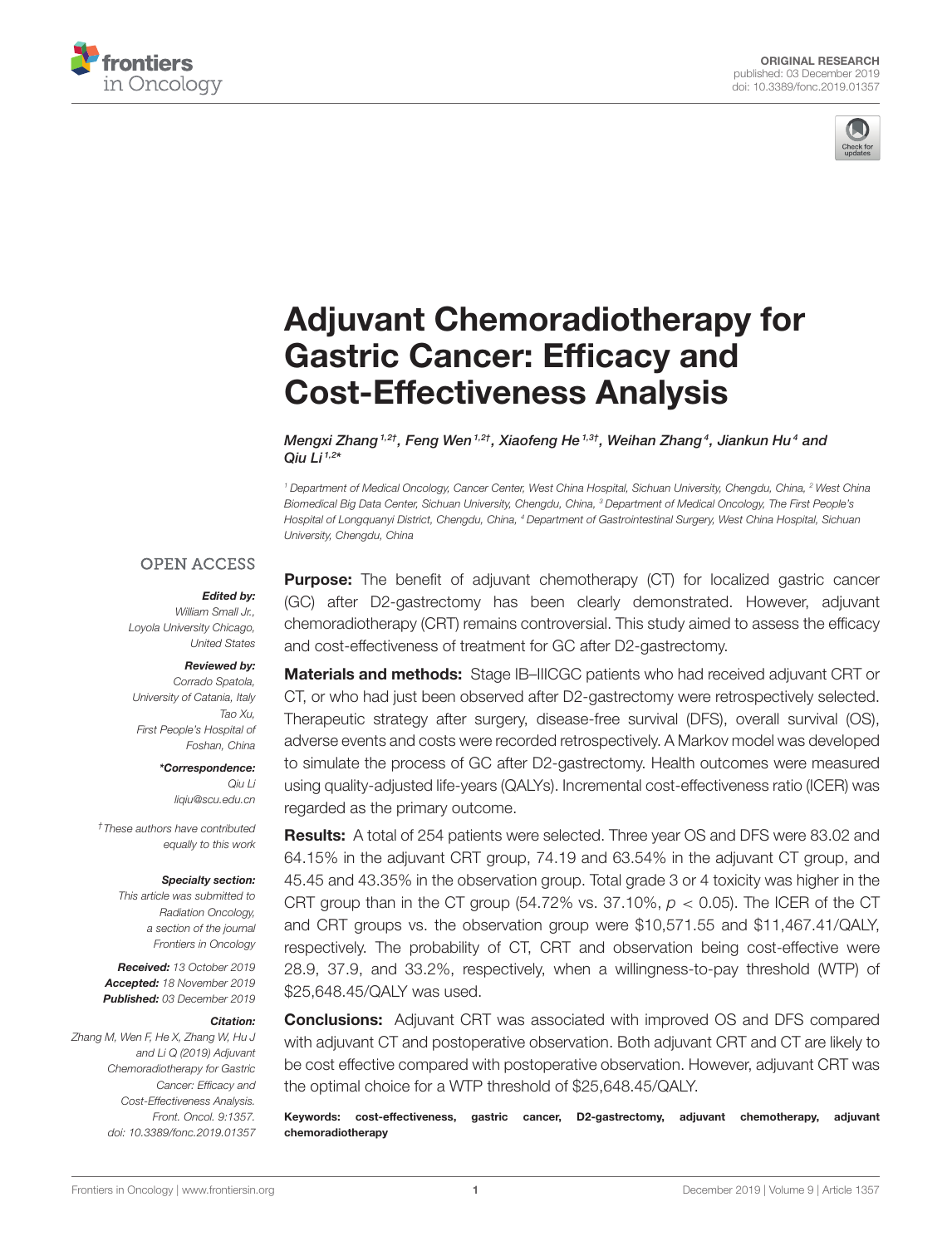# INTRODUCTION

Gastric cancer (GC) is the fifth most common malignancy and the third leading cause of cancer death worldwide. GC remains among the leading causes of global cancer burden [\(1\)](#page-9-0). Eastern Asia, Eastern Europe and South America are major endemic regions with a high incidence of gastric cancer. There were 679,100 new cases and 498,000 deaths in China, accounting for more than 60% of the total morbidity and mortality worldwide [\(2\)](#page-9-1). Currently, D2-gastrectomy has been widely considered as the best potentially curative treatment for patients with localized GC and is the standard procedure in Asia. However, even when curative resection (R0) is possible, recurrence still ranges from 32 to 41.7% [\(3](#page-9-2)[–5\)](#page-9-3), indicating that the effectiveness of surgery alone remains poor and unsatisfactory.

As an important component of resectable GC therapy, adjuvant chemotherapy (CT) results in increased median survival. Two pivotal Phase III trials, adjuvant CT combined with the drug S-1 in the ACTS-GC trial and capecitabine and oxaliplatin (XELOX) in the CLASSIC trial, have demonstrated that adjuvant CT reduces the risk of relapse and death in patients with GC after D2 lymphadenectomy [\(3,](#page-9-2) [4,](#page-9-4) [6\)](#page-9-5). Both S-1 and XELOX treatments were recommended as adjuvant therapy regimens in the 2012 National Comprehensive Cancer Network clinical practice guidelines. In spite of this, adjuvant chemotherapy after D2-gastrectomy has not resulted in favorable prognosis, with recurrence observed in 23 to 30.6% of patients [\(3,](#page-9-2) [4,](#page-9-4) [6\)](#page-9-5). The frequency of such reoccurrence suggests that radiotherapy is an attractive option for adjuvant therapy.

Through the use of adjuvant 5-fluorouracil/folinic acid (5-FU/FA) with 45 Gy locoregional irradiation, the pivotal intergroup study 0116 (INT-0116) demonstrated significant improvements in overall survival (OS) and disease-free survival (DFS) in the first randomized setting [\(7\)](#page-9-6), but was criticized for 90% of patients receiving D0 or D1 lymphadenectomy. The ARTIST trial was conducted to further explore the efficacy of adjuvant chemoradiotherapy (CRT) following D2-gastrectomy. The result of this trial indicated that for patients with GC who underwent D2 lymph node dissection, CRT or CT did not provide increased DFS or OS but found a significant increase in 3 year DFS in patients with lymph node-positive disease after subgroup analysis [\(8\)](#page-9-7).

Despite wide acceptance of adjuvant therapy, there has been no comparison of therapeutic effect between adjuvant CT and CRT, particularly in countries in which D2 resection is a routine surgical procedure [\(9\)](#page-9-8). In addition, increasingly effective regimens are invariably associated with higher costs and toxicity profiles which must be weighed against their potential long-term benefits so that an informed choice of which therapy should be used to target the disease. Therefore, it is meaningful to explore whether radiotherapy combined with adjuvant CT will further improve survival in addition to cost-effectiveness. This study retrospectively analyzed not only the efficacy but also the cost-effectiveness of adjuvant CT and adjuvant RCT in GC patients from a Chinese societal perspective.

# MATERIALS AND METHODS

# Patients and Treatment Regimens

Patients were retrospectively identified from the medical records of West China Hospital, Sichuan University, People's Republic of China, from November 2010 to October 2016. The patient inclusion criteria were as follows: (1) Histologically proven gastric or gastroesophageal adenocarcinoma. (2) Received D2 R0 gastrectomy. (3) Stage IB (with high-risk features: poorly differentiated, lymphovascular invasion, neural invasion or <50 years of age) to IIIC according to the American Joint Committee on Cancer (AJCC) TNM 7th Edition Staging. (4) Age  $\geq$  18 years. Patients who had received neoadjuvant therapy, were suffering with a second malignancy or had incomplete medical records were excluded. Therapeutic strategy following surgery, DFS, OS, treatment adherence, adverse events (AEs) and costs were recorded. OS was defined as the time from surgery to death, or the end of follow-up and DFS was defined as the time from surgery to disease recurrence, as confirmed by using imaging. Treatment adherence was defined as the percentage of patients who completed planned therapy.

The assessed treatments were grounded on the following schedules for administration of CRT or CT strategies to patients with DFS after D2-gastrectomy. In the CT group, patients received 1 year of S-1, or half year of capecitabine, or four to six cycles of the XELOX regimen (capecitabine plus oxaliplatin), or four to six cycles of the SOX regimen (S-1 plus oxaliplatin), or 8 to 12 cycles of FOLFOX (fluorouracil, leucovorin, plus oxaliplatin), or four to six cycles paclitaxel-based agents, according to clinical guidelines.

In the CRT group, a contrast-enhanced computed tomography scan with 3 mm-thick slices was conducted from the top of the diaphragm to the bottom of L4. Radiation fields were targeted to the anastomosis site, duodenal stump, tumor bed, and regional nodal coverage depending on the location of the primary disease, and 2 cm beyond the proximal and distal margins of the resection. The tumor bed was not irradiated except for T4 lesions. Organs at risk (small bowel, spinal cord, kidneys and liver) were delineated. All cases received intensity-modulated radiation therapy (IMRT) after the first or second cycle of the chemotherapy. The prescription dose was 45–50.4 Gy, with 1.8 Gy daily fractions administered over 5–5.6 weeks. Then the patients separately followed by the rest cycle of chemotherapy, according to clinical guidelines.

# Evaluation and Follow-Up

Sites of relapse were coded as loco-regional if a tumor was detected at the site of anastomosis, remnant stomach, or tumor bed, or regional lymph nodes within the radiation fields, whereas other recurrences outside the scope of radiation fields, liver metastasis, peritoneal seeding, or metastasis of other extraabdominal sites were classified as "distant recurrence." Regular follow-up theoretically appointments for all groups of patients entailed a physical examination, liver function test, complete blood count, chest radiography and abdominal computed tomography. In addition, gastroscopy was conducted annually or when clinically indicated. For the first 2 years, follow-up visits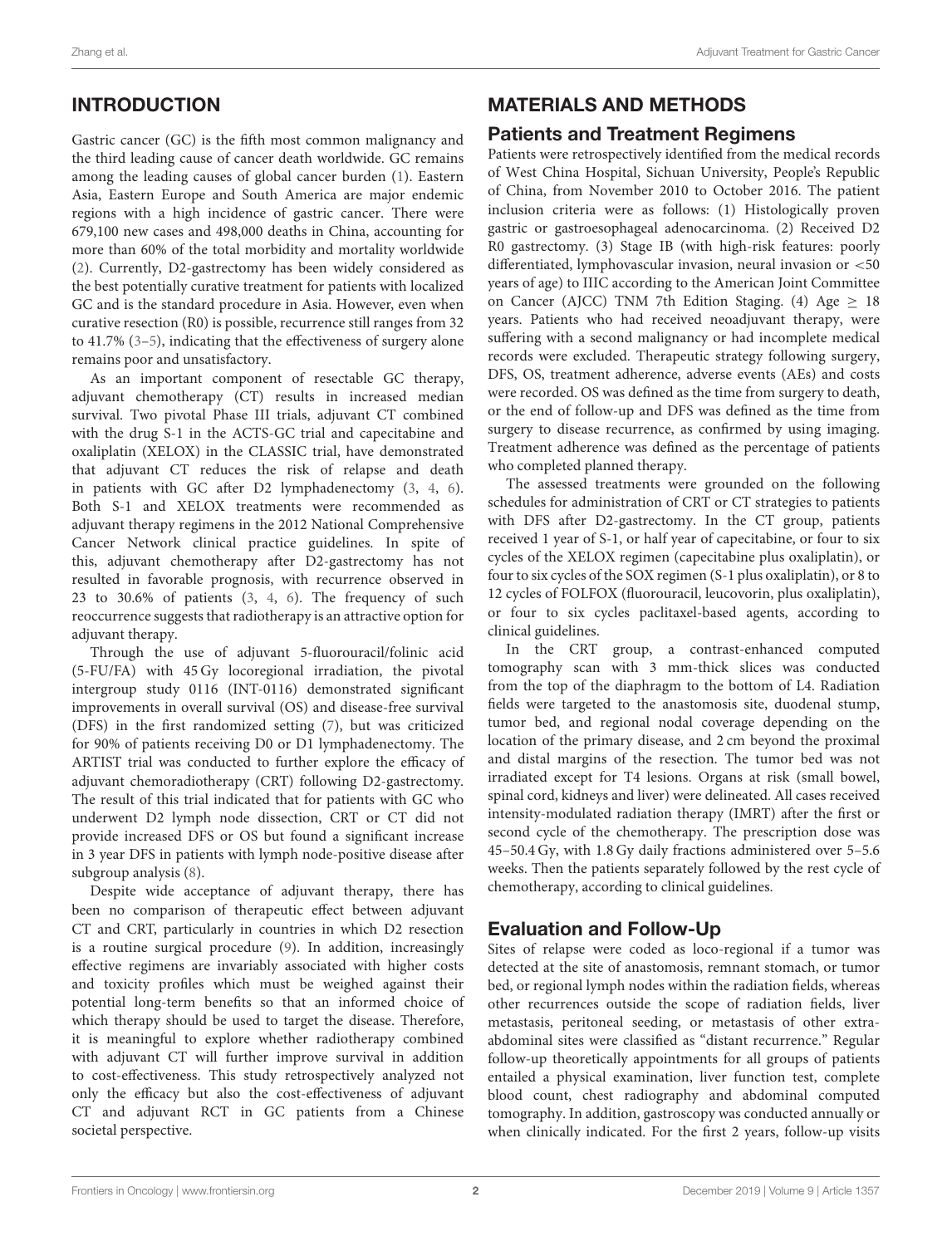were scheduled at 3 month intervals, then every 6 months interval for the following 3 years and at 1 year intervals for the remaining life of the patient.

Adverse events were graded according to the National Cancer Institute's Common Terminology Criteria for Adverse Events (version 4.0).

# Model Structure

Decision analysis with Markov modeling was conducted using RStudio software (version 1.2.1335; 250 Northern Ave, Boston, MA 02210) and TreeAge Pro 2011 (TreeAge, Williamstown, Massachusetts, USA), to evaluate lifetime direct medical costs and health benefits associated with the three treatments of localized gastric cancer after D2-gastrectomy, based on the medical records of West China Hospital, including 3 mutually exclusive states: DFS, disease recurrence and death. The cohort proceeded from the end of D2-gastrectomy to death. All patients initially entered the model in the DFS state and either remained in the original state or moved to one of the other states at the end of each model cycle, based on the probability of transition between the two states. Weibull survival functions were then independently fitted to the reconstructed KM probabilities for both PFS and OS for the three treatments, with transition parameters and proportions based on clinical records, to the greatest possible extent (**[Table 1](#page-2-0)**) [\(10\)](#page-9-9). The probabilities of transition between health states were estimated based on an equation used previously:  $\exp(-\lambda * (t+1)^{\gamma} + \lambda * (t)^{\gamma})$ , derived from the equations below:  $P(t \rightarrow t + 1) = [S(t) - S(t + 1)]/S(t)$ [\(11\)](#page-9-10). Based on the transition probabilities estimated from DFS and OS, patients could switch to a different state at the end of each cycle in the Markov model. The model cycle length was 1 month, and the time horizon chosen for this analysis was a lifetime. Tracked costs, QALYs, ICER, comparison of adjuvant CT or adjuvant CRT vs. observation Model robustness were also explored using sensitivity analyses [\(12\)](#page-9-11).

This study was approved by the Research Ethics Committee of West China Hospital, Sichuan University.

# Cost and Resource Data

Direct costs included cost of drugs, radiation therapy, venous access management, nursing care, tests, hospitalization, and

<span id="page-2-0"></span>

| <b>Parameters</b>             | <b>Values</b>                            |  |
|-------------------------------|------------------------------------------|--|
| Weibull survival model of DFS |                                          |  |
| Adjuvant chemoradiotherapy    | $\lambda = 0.00159$ ; $\nu = 1.71288$    |  |
| Adjuvant chemotherapy         | $\lambda = 0.00093; \gamma = 1.80379$    |  |
| Postoperative observation     | $\lambda = 0.00122$ ; $\nu = 2.11482$    |  |
| Weibull survival model of OS  |                                          |  |
| Adjuvant chemoradiotherapy    | $\lambda = 0.00011$ ; $\nu = 2.34675$    |  |
| Adjuvant chemotherapy         | $\lambda = 0.00052$ ; $\gamma = 1.83045$ |  |
| Postoperative observation     | $\lambda = 0.00051$ ; $\gamma = 2.11482$ |  |

those for outpatient services and treatments for grade 3–4 AEs. Additionally, indirect costs of absenteeism from work were included. All costs were calculated from the Chinese societal perspective. The prices of chemotherapeutic agents were Chinese national drug prices. Unit costs of laboratory and radiological tests were retrieved from hospital accounting records. Detailed data on grade 3–4 AEs were derived from records of patients with localized gastric cancer after D2-gastrectomy at West China Hospital. Indirect costs were calculated as the number of days due to sickness multiplied by the minimum wage. Other costs, such as supportive care cost and expenses associated with travel to seek treatment, were not collected. All costs were converted to US dollars with an exchange rate of  $$1 = Y6.328 (21 \text{ March } 2018).$ 

# Effectiveness Data and Utility

Health outcomes were converted into quality-adjusted life year (QALY), and cost-effectiveness evaluated as an incremental costeffectiveness ratio (ICER), which were calculated using the formula: (cost of strategy A—cost of strategy B)/(effectiveness of strategy A—effectiveness of strategy B). The willingness-to-pay (WTP) threshold in the analysis was set at \$25,648.45/QALY (3  $\times$  per capita GDP of China, 2018) according to the World Health Organization guidelines for cost-effectiveness analysis [\(13–](#page-9-12)[15\)](#page-9-13). Costs and benefits in this study were discounted 3% annually. Health outcomes were denoted in gain in QALYs, and the utility scores of Markov states were obtained from previously published studies. Utility values were preference weights that can be used to quantify the quality of life (QOL) in each state. The mean utility values for remission after surgery and for metastasis were calculated to be 0.88 and 0.42, respectively [\(16\)](#page-9-14). QALYs for individuals were estimated based on utility values.

# Sensitivity Analysis

The impact of essential variables on the results of the analysis was explored by one-way sensitivity analysis expressed as a tornado diagram. To investigate the uncertainty parameters, probabilistic sensitivity analysis was conducted based on a Monte Carlo simulation of 1,000 items. Additionally, a cost-effectiveness acceptability curve (CEAC) was performed.

# RESULTS

# Patient Baseline Characteristics

A total of 254 patients were retrospectively identified from the records of West China Hospital, of which 169 were males. The median age was 59 years (range 22–84). Eastern Cooperative Oncology Group performance status for all patients received adjuvant treatment were 0 or 1. Baseline demographic and disease characteristics of the three strategies are presented in **[Table 2](#page-3-0)**. No significant differences were observed in sex, patient status, pathological tumor stage or type of lymph node dissection and gastrectomy. Nevertheless, statistically older patients were enrolled in the observation group than the adjuvant treatment groups. Among all cases, 53 (21%) underwent adjuvant CRT and 124 (49%) underwent adjuvant chemotherapy. In the adjuvant CT group, 32 (25.81%) received a single-agent regimen (S-1 or capecitabine) and 92 (74.19%) received a two-drug cytotoxic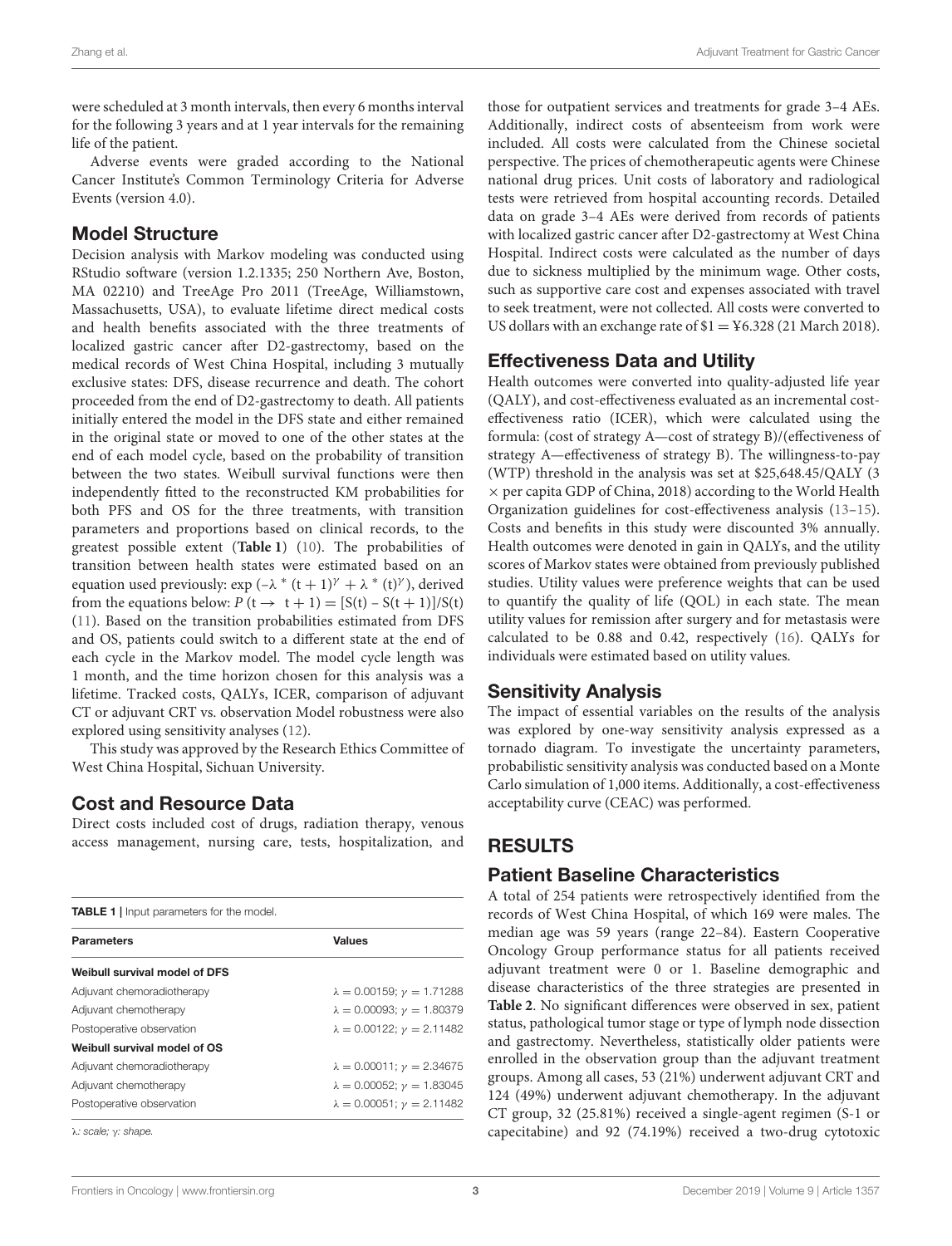<span id="page-3-0"></span>TABLE 2 | Baseline demographic and clinical characteristics.

|                                                        | <b>Adjuvant chemotherapy</b> | Adjuvant chemoradiotherapy | <b>Observation</b>  |
|--------------------------------------------------------|------------------------------|----------------------------|---------------------|
| No.                                                    | 124                          | 53                         | 77                  |
| Age (median)                                           | 56                           | 50                         | 62                  |
| Sex-no. (%)                                            |                              |                            |                     |
| Male                                                   | 81 (65.32)                   | 32 (60.38)                 | 56 (72.73)          |
| Female                                                 | 43 (34.68)                   | 21 (39.62)                 | 21 (27.27)          |
| ECOG performance status-no. (%)                        |                              |                            |                     |
| 0                                                      | 63 (50.81)                   | 28 (52.83)                 | 28 (36.36)          |
| 1                                                      | 58 (46.77)                   | 24 (45.28)                 | 43 (55.84)          |
| $\geq$ 2                                               | 0(0)                         | 0(0)                       | 4(5.20)             |
| Missing data                                           | 3(2.42)                      | 1(1.89)                    | 2(2.60)             |
| AJCC stage (TNM classification) - no. (%)              |                              |                            |                     |
| IB                                                     | 10 (8.06)                    | 2(3.77)                    | 4(5.19)             |
| ΙIΑ                                                    | 26 (20.97)                   | 6 (11.32)                  | 8 (10.39)           |
| IIB                                                    | 20 (16.13)                   | 7(13.21)                   | 18 (23.38)          |
| <b>IIIA</b>                                            | 23 (18.55)                   | 15 (28.30)                 | 17 (22.08)          |
| IIIB                                                   | 39 (31.45)                   | 20 (37.74)                 | 25 (32.47)          |
| <b>IIIC</b>                                            | 6(4.84)                      | 3(5.66)                    | 5(6.49)             |
| Primary tumor classification stage-no. (%)             |                              |                            |                     |
| T1                                                     | 6(4.83)                      | 4(7.55)                    | 0(0)                |
| T <sub>2</sub>                                         | 21 (16.94)                   | 9(16.98)                   | 14 (18.18)          |
| T <sub>3</sub>                                         | 86 (69.35)                   | 36 (67.92)                 | 55 (71.43)          |
| <b>T4</b>                                              | 11 (8.88)                    | 4(7.55)                    | 8 (10.39)           |
| Regional lymph nodes classification-no. (%)            |                              |                            |                     |
| N <sub>0</sub>                                         | 23 (18.55)                   | 2(3.77)                    | 12 (15.59)          |
| N <sub>1</sub>                                         | 32 (25.81)                   | 6 (11.32)                  | 14 (18.18)          |
| N <sub>2</sub>                                         | 23 (18.55)                   | 19 (35.85)                 | 16 (20.78)          |
| N <sub>3</sub>                                         | 46 (37.09)                   | 26 (49.06)                 | 35 (45.45)          |
| Lauren classification-no. (%)                          |                              |                            |                     |
| Intestinal                                             | 41 (33.06)                   | 8 (15.09)                  | 26 (33.77)          |
| <b>Diffuse</b>                                         | 64 (51.61)                   | 40 (75.47)                 | 37 (48.05)          |
| Mixed                                                  | 19 (15.33)                   | 5(9.44)                    | 14 (18.18)          |
| Adjuvant chemotherapy-no. (%)                          |                              |                            |                     |
| $S-1$                                                  | 20 (16.13)                   | 2(3.77)                    |                     |
| Capecitabine                                           | 12 (9.68)                    | 2(3.77)                    |                     |
| <b>XELOX</b>                                           | 9(7.26)                      | 1(1.89)                    |                     |
| SOX                                                    | 37 (29.84)                   | 29 (54.71)                 |                     |
| <b>FOLFOX</b>                                          | 36 (29.03)                   | 17 (33.08)                 |                     |
| Paclitaxel-based agents                                | 10 (8.06)                    | 1(1.89)                    |                     |
| 3-year disease-free survival rate (95% CI)             | 66.06 (56.87-73.75)          | 66.04 (51.64-77.06)        | 44.71 (33.34-55.43) |
| Number of disease recurrence events-no. (%)            | 62 (50.00)                   | 21 (39.62)                 | 53 (68.83)          |
| Number of patients received salvage treatments-no. (%) | 35 (56.45)                   | 16 (76.19)                 | 24 (45.28)          |

*Data are expressed as number (%) or rate (95% CI) as appropriate.*

XELOX, Capecitabine + Oxaliplatin; SOX, S-1 + Oxaliplatin; FOLFOX, Oxaliplatin + 5-Fu; Paclitaxel-based agents, Paclitaxel + Oxaliplatin, Paclitaxel + Cisplatin, Paclitaxel + 5-Fu; *ECOG, Eastern Cooperative Oncology Group.*

regimen (based on SOX, XELOX, FOLFOX, or paclitaxel). For the adjuvant CRT group, 7.55% of cases received a single-agent regimen and 92.45% received a two-drug cytotoxic regimen with radiotherapy starting in the second cycle. The average duration of RT was 37.26 days (CI 95%; 35–42), and approximately 83.01% (44 of 53) or higher of cases completed the planned radiotherapy dose. Overall, treatment was completed as planned by 57.26% (71 of 124) of patients in the CT group and 66.04% of patients (35 of 53) in the CRT group. The median treatment lasted for 18 weeks (range of 3–56 weeks) for the former and 12 weeks (range of 3–47 weeks) for the latter. Although the adherence rate of CRT group was higher than the CT group, there was no statistical difference between the two groups (**[Table 3](#page-4-0)**). After disease recurrence or metastasis, approximately 56.45% of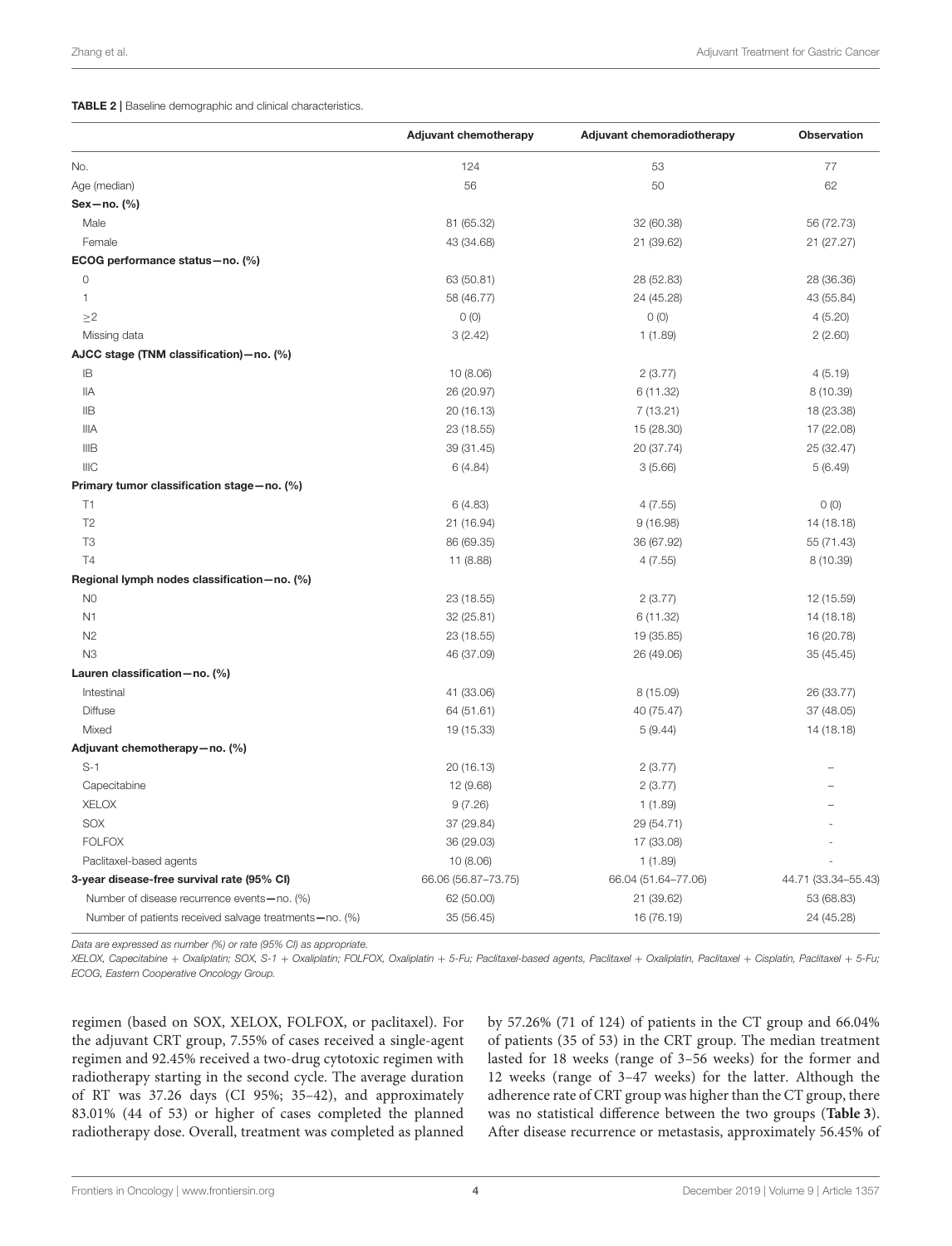<span id="page-4-0"></span>

|                                               | Adjuvant<br>Adjuvant<br>P-value<br>chemotherapy chemoradiotherapy |             |       |
|-----------------------------------------------|-------------------------------------------------------------------|-------------|-------|
| N                                             | 124                                                               | 53          |       |
| Therapy duration                              |                                                                   |             |       |
| Median (IQR)-wk                               | 18 (12–18)                                                        | $12(12-12)$ |       |
| Simple range-wk                               | $3 - 56$                                                          | $3 - 47$    |       |
| Missing data $-$ no. $(\%)$                   | 7(5.6)                                                            | 2(3.7)      |       |
| Completion of cycles - no. (%)                |                                                                   |             |       |
| Received scheduled no. of<br>cycles           | 71 (57.3)                                                         | 35(66.0)    | 0.275 |
| Did not receive schedule<br>no. of cycles     | 31(25.0)                                                          | 9(17.0)     |       |
| Received more than<br>scheduled no. of cycles | 10(8.0)                                                           | 3(5.7)      |       |
| Missing data                                  | 12 (9.7)                                                          | 6 (11.3)    |       |

*IQR, denotes interquartile range; wk, week.*

patients in the CT group received salvage treatment, whereas 76.19 and 45.28% of patients in the CRT group and observation group received salvage treatment, respectively.

### **Safety**

Toxicity experienced during treatment is listed in **[Table 4](#page-4-1)**. The incidence of AEs greater than grade 3 in the CRT group was significantly higher than in the CT group. Gastrointestinal and hematological toxicities predominated. The most frequent drugrelated grade three or four AE was leukopenia (12.9%) and nausea (13.71%) for the CT group, and leukopenia (28.30%), nausea (13.2%) and thrombocytopenia (5.66%) for the CRT group. Few patients experienced grade 3 hand–foot syndrome or neurosensory toxicity. AEs that led to dose reduction or treatment delay occurred in 37.1% of patients (46 of 124) in the CT group and 54.7% (29 of 53) in the CRT group. After treatment modification (delay or dose reduction) in addition to symptomatic treatment, the majority of occurrences of grade three or four AEs recovered. No treatment-related deaths occurred.

### **Efficacy**

After a median follow-up duration of 45.7 months (range 3.8– 93.9), 136 disease recurrence events (62/124 in the adjuvant CT group, 21/53 in the adjuvant CRT group and 53/77 in the observation group) and 133 deaths (63/124 in the adjuvant CT group, 19/53 in the adjuvant CRT group and 51/77 in the observation group) were documented. The 3 year DFS and OS rates were higher in the adjuvant treatment group (adjuvant CT or adjuvant CRT group) than in the observation group. Kaplan-Meier curves for DFS demonstrated early separation between the two groups (**[Figure 1](#page-5-0)**). After adjustment, the HR estimates for adjuvant-treated patients compared with patients in the observation group were 0.47 (95% CI: 0.32-0.70;  $P =$ 0.0002) for OS and 0.54 (95% CI: 0.37–0.79;  $P = 0.0002$ ) for DFS. These values (**[Figures 1A,B](#page-5-0)**) indicate a relative risk reduction in patients receiving adjuvant therapy of 53% for OS and 46% <span id="page-4-1"></span>TABLE 4 | Adverse events used in the decision model, according to treatment therapy.

|                                                       | Adjuvant   | Adjuvant<br>chemotherapy chemoradiotherapy |
|-------------------------------------------------------|------------|--------------------------------------------|
| No.                                                   | 124        | 53                                         |
| Adverse events more than grade 3-no. (%)              |            |                                            |
| Neutropenia                                           | 16 (12.9)  | 15 (28.30)                                 |
| Nausea/vomiting                                       | 17 (13.71) | 7 (13.20)                                  |
| Thrombocytopenia                                      | 2(1.61)    | 3(5.66)                                    |
| Stomatitis                                            | 3(2.41)    | 1(1.89)                                    |
| Decreased hemoglobin                                  | 3(2.41)    | 1(1.89)                                    |
| <b>Flevated ALT/AST level</b>                         | 2(1.61)    | 1(1.89)                                    |
| Hand-foot syndrome                                    | 2(1.61)    | 1(1.89)                                    |
| Neurosensory toxicity                                 | 1(0.81)    | O(0)                                       |
| Total adverse events more than grade<br>$3 - no.$ (%) | 46 (37.10) | 29 (54.72)                                 |

for DFS. However, model-derived survival curves for DFS did not differ significantly between the CRT and CT groups (HR: 0.73; 95% CI; 0.46–1.15;  $P = 0.20$ ), in addition to OS (HR: 0.65; 95% CI: 0.41–1.03; P = 0.17) (**[Figures 1C,D](#page-5-0)**). Median PFS and OS have not yet been reached for the adjuvant CRT group. For the CT, CRT and observation groups, the rates of 3 year OS were 74.19, 83.02, and 45.45%, respectively, and 63.54, 64.15, and 43.35% for DFS, respectively.

# Cost-Effectiveness Analysis

According to this study, treatment with CT provided an effectiveness gain of 5.05 QALYs at a mean cost of \$25,878.04. The CRT group gained 6.86 QALYs per patient at a mean cost of \$47,942.01 per patient over a lifetime (3% discounted rate for both effect and costs). Patients in the observation group had 3.59 QALYs at a mean cost of \$10,443.57. Together, the ICER of the adjuvant CT group and adjuvant CRT group vs. the observation group was \$10,571.55/QALY and \$11,467.41/QALY, respectively (**[Table 5](#page-6-0)**).

# Sensitivity Analysis

To investigate the impact of the most influential variables on the results, a one-way sensitivity analysis was conducted by varying the model parameters over their range of values  $(\pm 30\%)$ . The results of the analysis are displayed in **[Figure 2](#page-7-0)** as tornado diagrams. Model parameters with a substantial impact on the results of cost-effectiveness analysis are presented in order. In the first analysis, the cost-effectiveness of the CT group vs. the observation group was sensitive to the monthly cost value of DFS in the CT group (**[Figure 2A](#page-7-0)**). As the value ranged from our baseline estimate of \$241.31 to \$488.15, the ICER increased significantly from \$5,827.24 to \$15,084.12 per QALY gained. In the second analysis, the monthly cost value of DFS in the CRT group had the strongest impact on the results (**[Figure 2B](#page-7-0)**). For values ranging from \$265.5 to \$500.5, the ICER changed from \$6,490.56 to \$12,549.12 per QALY gained. Additionally, the robustness of the ICER of CT vs. CRT was tested (**[Figure 2C](#page-7-0)**).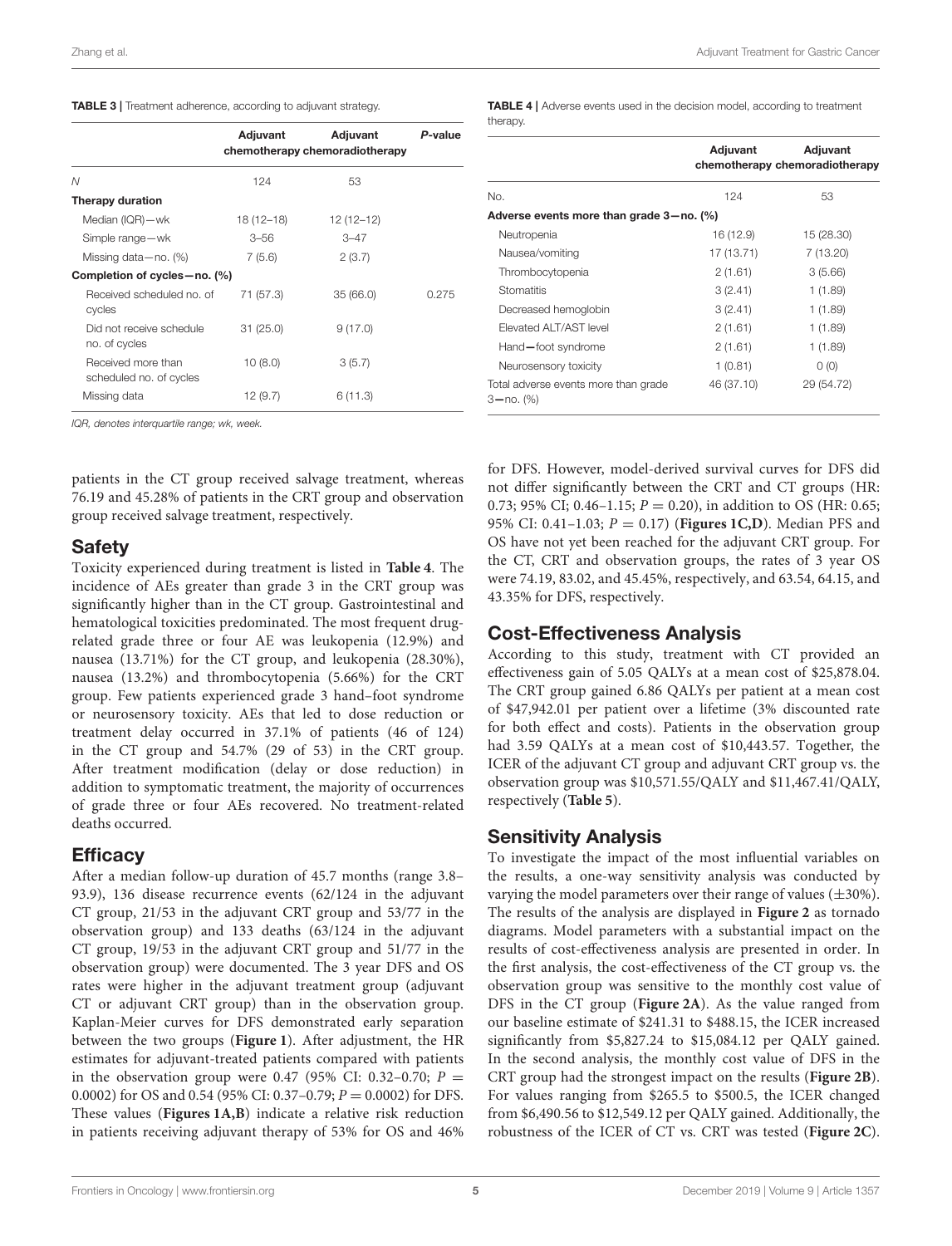

<span id="page-5-0"></span>ICER was sensitive to the monthly cost of DFS in the CRT group. For values ranging from a baseline estimate of \$241.31 to \$488.15, the ICER changed from \$3,112.44 to \$6,082.96 per QALY gained. The costs of time lost, venous access, outpatient fee or inpatient fee had little impact on the robustness of the three cost-effectiveness analyses above.

In a probabilistic sensitivity analysis based on a Monte Carlo simulation of 1,000 items, the CEAC revealed the preferred strategies when accounting for a range of cost-per-QALY thresholds. The results of the analysis are presented in costeffectiveness acceptability curves (**[Figure 3](#page-8-0)**). The probabilities of the CT, CRT and observation groups being cost-effective were 28.9, 37.9, and 33.2%, respectively, using a WTP threshold of \$25,648.45/QALY.

# **DISCUSSION**

In this retrospective analysis, we demonstrated increased survival and well-tolerated toxicity for adjuvant CT with or without concurrent radiotherapy in patients with stage IB to IIIC CG after D2-gastrectomy compared with postoperative observation. In addition, this study demonstrated marginal benefits in terms of OS or DFS in patients treated with adjuvant CRT relative to those treated by adjuvant CT, although this was not statistically significant. Rates of compliance in this study were similar to the rate of 64% observed in the experimental group of the INT-0116 trial, with treatment completed as planned in 57.26% (71 of 124) of patients in the CT group and 66.04% of patients (35 of 53) in the CRT group.

In comparison to the literature, the survival benefit at 3 years in the present study (OS 74%, DFS 66%) for the CT group was lower than that observed in the CLASSIC study (OS 85%, DFS 84%) and ACTS-GC trial (OS 80.1%, DFS 72.4%) [\(3,](#page-9-2) [4\)](#page-9-4). The principal reason may be that the proportion of early stage patients (45% in stage IB–II) in this study was lower than the CLASSIC and ACTS-GC trials, with 49.7 and 64%, respectively. For the CRT group, survival rates (OS 83.02%, DFS 64.15%) were more similar to those observed in the ARTIST trial (OS 78.2%, DFS 74.2%) but better than the results of Intergroup 0116 (OS 50%, DFS 41%) [\(7\)](#page-9-6). This difference may be explained as a result of the lower proportion of patients who underwent D2-gastrectomy in the Intergroup 0116 since all cases in the present study received D2-gastrectomy. In addition, for some patients (9/124) the total radiation dose in this study (50.4 Gy/28f) was also higher than that in ARTIST (45 Gy/25f). Nevertheless, when comparisons were performed within treatment groups (adjuvant CT or CRT), the model-derived survival curves did not differ significantly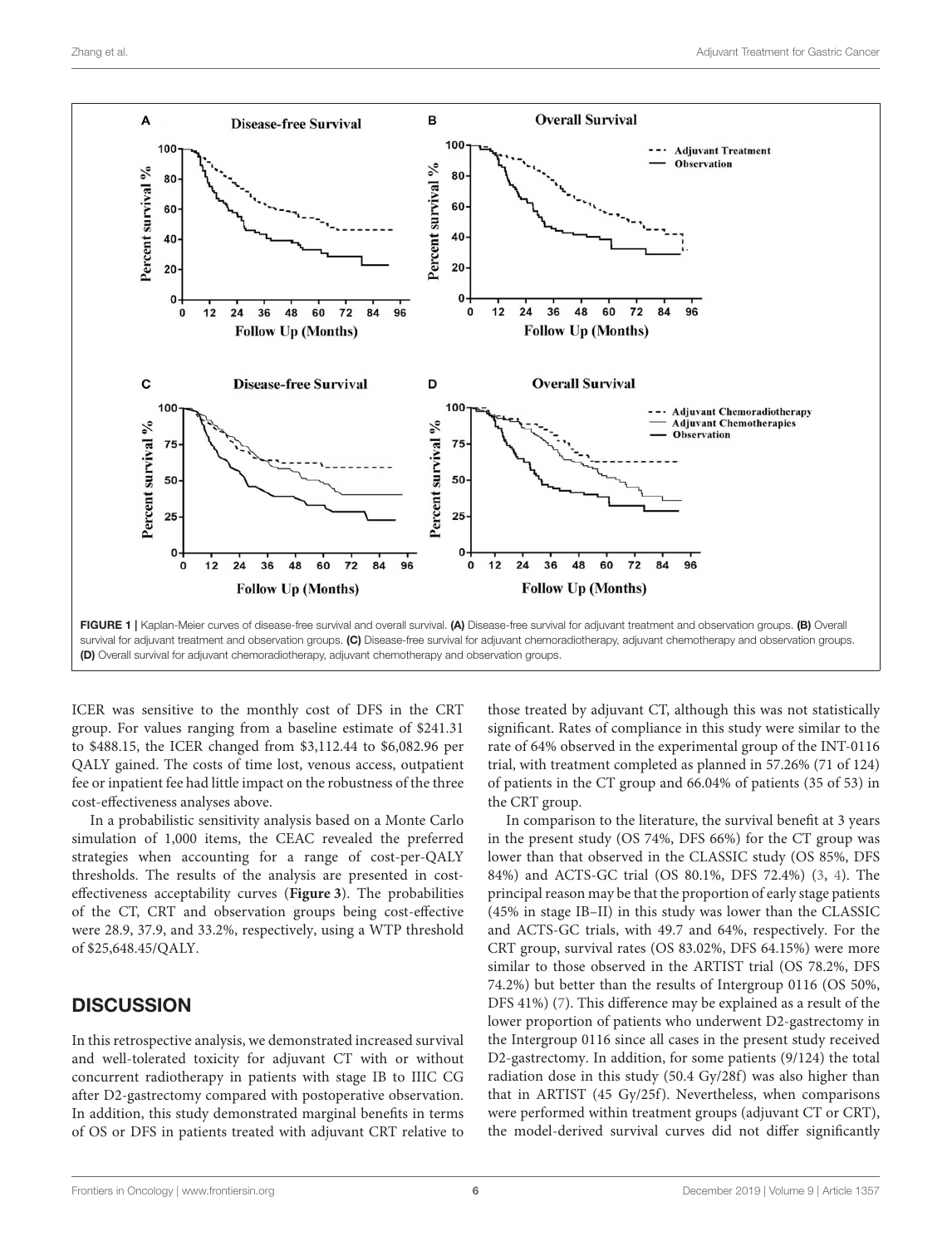#### <span id="page-6-0"></span>TABLE 5 | Cost, utility and base case analysis of the decision model.

| Cost item (\$) per patient per month                  | Mean base-case value         |                            |                    |  |
|-------------------------------------------------------|------------------------------|----------------------------|--------------------|--|
|                                                       | <b>Adjuvant chemotherapy</b> | Adjuvant chemoradiotherapy | <b>Observation</b> |  |
| <b>Direct costs</b>                                   |                              |                            |                    |  |
| Chemotherapy                                          | 166.87                       | $\circ$                    | $\Omega$           |  |
| Chemoradiotherapy                                     | $\circ$                      | 281.49                     | $\Omega$           |  |
| Hospital bed cost                                     | 0.64                         | 0.52                       | $\Omega$           |  |
| <b>Tests</b>                                          | 93.87                        | 90.75                      | 92.14              |  |
| Venous access                                         | 44.12                        | 45.09                      | $\Omega$           |  |
| Nursing care                                          | 7.40                         | 6.25                       | $\Omega$           |  |
| Outpatient                                            | 4.7                          | 4.7                        | 4.7                |  |
| Total direct cost                                     | 317.6                        | 428.8                      | 88.93              |  |
| Grade 3-4 AE-related cost                             | 3.34                         | 3.71                       | $\Omega$           |  |
| Cost of time loss                                     | 23.78                        | 30.43                      | 8.91               |  |
| Cost of the disease-free state per patient per month  | 344.73                       | 462.94                     | 97.84              |  |
| Cost after recurrence per month per patient per month | 468.95                       | 503.98                     | 514.70             |  |
| Lifetime cost                                         |                              |                            |                    |  |
| Cost of DFS                                           | 22627.12                     | 39610.62                   | 4228.04            |  |
| Cost of disease recurrence                            | 3250.92                      | 8331.39                    | 6215.54            |  |
| Total cost                                            | 25878.04                     | 47942.01                   | 10443.57           |  |
| Incremental cost*                                     | 15434.47                     | 37498.44                   |                    |  |
| <b>Effectiveness</b>                                  |                              |                            |                    |  |
| Effectiveness for the DFS                             | 4.81                         | 6.28                       | 3.17               |  |
| Effectiveness for the disease recurrence              | 0.24                         | 0.58                       | 0.42               |  |
| Total effectiveness (QALYs)                           | 5.05                         | 6.86                       | 3.59               |  |
| Incremental effectiveness*                            | 1.46                         | 3.27                       |                    |  |
| Incremental cost per QALY (ICER)*                     | 10571.55                     | 11467.41                   |                    |  |
| <b>Utility</b>                                        |                              |                            |                    |  |
| <b>DFS</b>                                            | 0.88                         | 0.88                       | 0.88               |  |
| disease recurrence                                    | 0.42                         | 0.42                       | 0.42               |  |
| Death                                                 | 0                            | $\circ$                    | 0                  |  |

\**Compared with observation group.*

*AE, adverse event; DFS, disease-free survival; DR, disease recurrence; ICER, incremental cost-effectiveness ratio; QALY, quality-adjusted life year.*

between adjuvant CT and CRT, consistent with the randomized controlled ARTIST trial, although subgroup analysis suggested that radiotherapy might be beneficial for lymph-node-positive patients. This is understandable in view of a recently-published report of interim results in the ARTIST trial demonstrating that no difference in DFS between CT and CRT was observed (HR 0.910,  $P = 0.667$ ) in the whole population, while subgroup analysis showed a benefit in PFS of combination radiotherapy with SOX in pN3 (73% 3 year DFS).

From safety analysis, the majority of adverse effects were grade 1 or 2. The total number of grade 3/4 toxic events was higher in the CRT group compared with the CT group (54.72% vs. 37.10%,  $p < 0.05$ ). The most common non-hematologic grade 3 to 4 adverse events were vomiting, stomatitis and HFS, each of which occurred in 1.61–13.71% of patients in both groups. Grade 3 to 4 neutropenia occurred in 28.3% of patients in the CRT group and 12.9% in the CT group (**[Table 4](#page-4-1)**), values consistent with the literature [\(7,](#page-9-6) [8\)](#page-9-7). We anticipate with interest the ongoing prospective phase III trial (ChiCTR-TRC-12002919) in this hospital which is testing adjuvant CT vs. CRT in patients with localized GC after D2-gastrectomy [\(17\)](#page-9-15).

The widespread use of adjuvant treatments has caused substantial economic burden. A number of studies have previously evaluated the economic implications of adjuvant strategies in the treatment of stage II-IIIB GC patients undergoing D2-gastrectomy, which have suggested that various adjuvant CT or CRT regimes were favorable in terms of longterm cost-effectiveness in contrast to D2-gastrectomy alone [\(16,](#page-9-14) [18–](#page-9-16)[23\)](#page-9-17). A report by Hisashige et al. [\(19\)](#page-9-18) suggested that S−1 as an adjuvant strategy is cost-effective over a lifetime for curatively resected GC compared with surgery alone, with an ICER estimated to be \$3,016 per QALY, using the results of the ACTS-GC trial. Similarly, Wang et al. [\(20\)](#page-9-19) utilized the effectiveness of the Intergroup 0116 trial, and noted that at an ICER of \$38,400/QALY when adjuvant chemoradiotherapy was used appears well below the WTP for malignancy and therefore in accordance with Western studies. Wu et al. [\(16\)](#page-9-14) stated that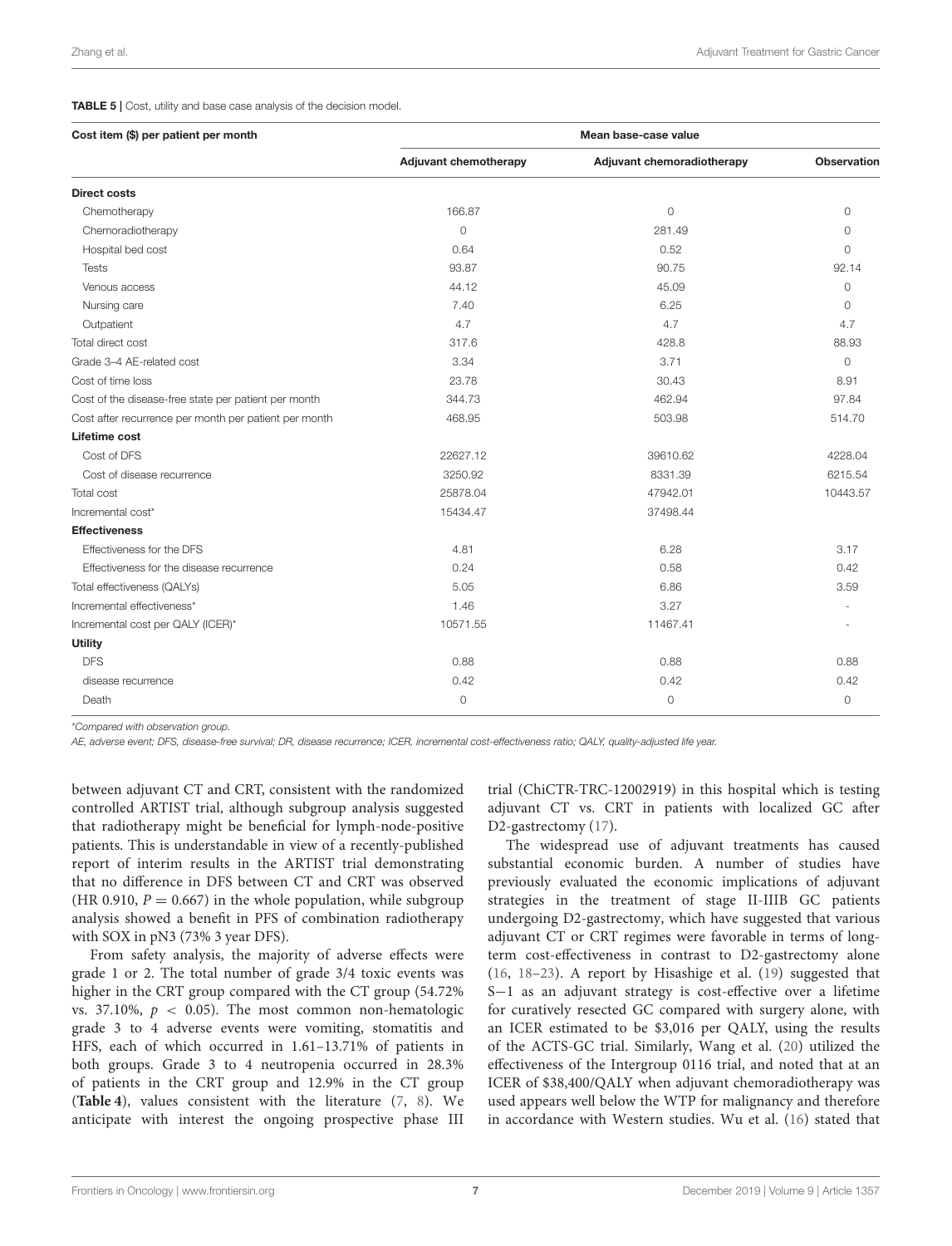<span id="page-7-0"></span>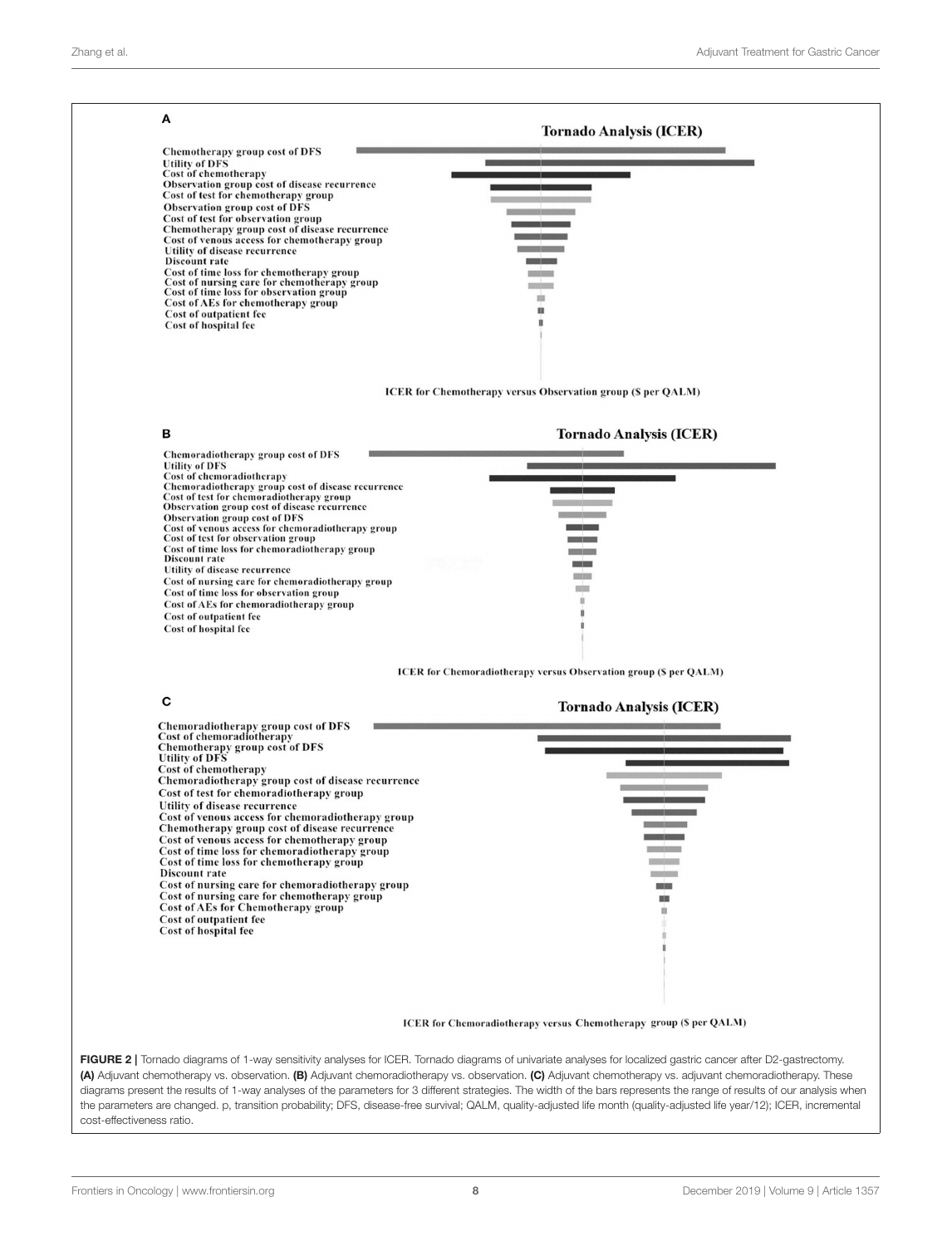

<span id="page-8-0"></span>adjuvant therapy with capecitabine plus oxaliplatin is a more cost-effective strategy than the S-1 strategy in stage II or III GC patients who have undergone D2 gastrectomy. However, these evaluations were conducted only in clinical trials or specific pairwise comparisons within adjuvant CT, and not using patientlevel data in real-world clinical practice. No economic assessment has compared all potential adjuvant treatment strategies after D2-gastrectomy from a holistic perspective.

According to this study, both the CT and adjuvant CRT groups produced greater QALY gains compared with the observation group but also at a greater cost. Our results revealed that adjuvant CT improved the effectiveness of localized gastric cancer after D2-gastrectomy by 1.46 QALYs compared with the observation group (5.05 QALYs vs. 3.59 QALYs) with an incremental cost of \$15,434.47 (\$25,878.04 vs. \$10,443.57). Adjuvant CRT improved the effectiveness by 3.27 QALYs compared with observation (6.86 QALYs vs. 3.59 QALYs) with an incremental cost of \$37,498.44 (\$47,942.01 vs. \$10,443.57). Both adjuvant CRT and CT are likely to be cost effective compared with postoperative observation. For WTP thresholds selected to be three times GDP of China, that is \$25,648.45/QALY, adjuvant CRT was the optimal costeffective choice.

Several limitations of the current analysis should be addressed. Firstly, this study was single-center and may not be representative of other regions of China. In addition, different strategies might be optimal for decision-makers in other countries with different WTP thresholds. However, in this study there was consistent surgical technique and one-way sensitivity analyses were conducted by varying the model parameters over their range of values  $(\pm 30\%)$  to represent conditions in different nations. Secondly, as the data in our study were collected retrospectively from medical records, some data (e.g., AEs, costs of treatment and DFS) might not be strictly accurate. In addition, this study included a broad variety of chemotherapy regimens which might have influenced the robustness of the results to a certain extent.

To the best of our knowledge, this study is the first real-world analysis to evaluate the efficacy and cost-effectiveness of CRT in patients with localized gastric cancer after D2-gastrectomy. We demonstrated that both adjuvant CRT and CT are likely to be cost effective compared with postoperative observation. Adjuvant CRT was the optimal choice for a WTP threshold of \$25,648.45/QALY. We anticipate prospective studies to further confirm this conclusion.

# DATA AVAILABILITY STATEMENT

All datasets generated for this study are included in the article/supplementary material.

# ETHICS STATEMENT

The studies involving human participants were reviewed and approved by the Research Ethics Committee of West China Hospital, Sichuan University. The patients/participants provided their written informed consent to participate in this study.